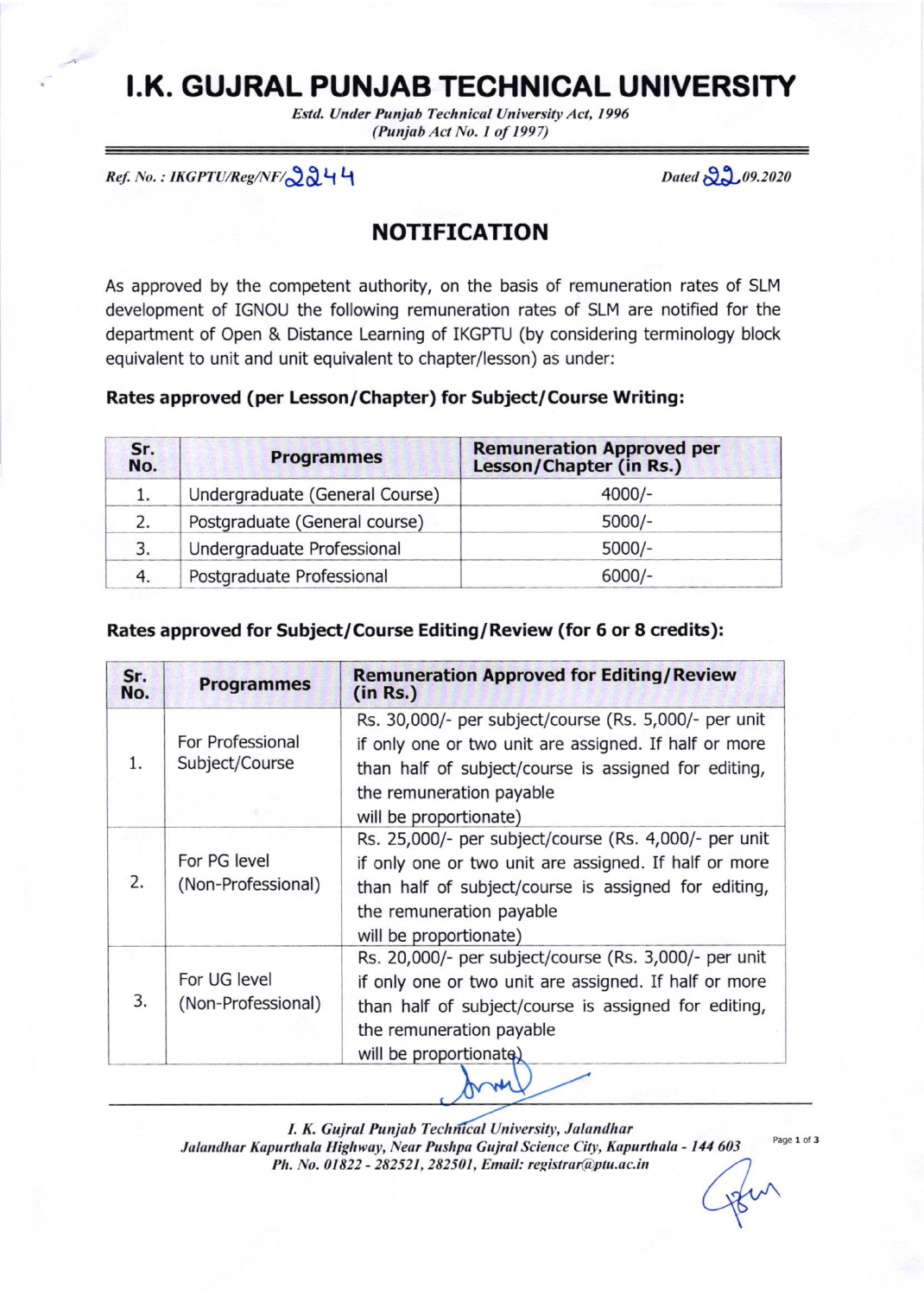# Rates approved for Subject/Course Editing/ Review (for 3 or 4 credits):

| Sr.<br>No. | <b>Programmes</b>                  | <b>Remuneration Approved for Editing/Review</b><br>(in Rs.)                                                                                                                                                                  |  |
|------------|------------------------------------|------------------------------------------------------------------------------------------------------------------------------------------------------------------------------------------------------------------------------|--|
| 1.         | For Professional<br>Subject/Course | Rs. 15,000/- per subject/course (Rs. 5,000/- per unit if<br>only one or two unit are assigned. If half or more than<br>half of subject/course is assigned for editing, the<br>remuneration payable will be proportionate)    |  |
| 2.         | For PG level<br>(Non-Professional) | Rs. 12,500/- per subject/course (Rs. 4,000/- per unit if<br>only one or two unit are assigned. If half or more than<br>half of subject/course is assigned for editing,<br>the<br>remuneration payable will be proportionate) |  |
| 3.         | For UG level<br>(Non-Professional) | Rs. 10,000/- per subject/course (Rs. 3,000/- per unit if<br>only one or two unit are assigned. If half or more than<br>half of subject/course is assigned for editing,<br>the<br>remuneration payable will be proportionate) |  |

#### Rates approved for Language Editing:

| For Language Editing | 20% of Content Editing for both 6/8 credits & 3/4 credits |
|----------------------|-----------------------------------------------------------|
|                      | as stated above.                                          |

# Rates approved for Translation:

| <b>For Translation</b> | 50% of rates approved for Subject/Course Writing |
|------------------------|--------------------------------------------------|
|                        | (per Lesson) in all cases.                       |

# Rates approved for Vetting/Language Editing after Translation:

| For Vetting/Language             | 25% of rates approved above for Subject/Course |
|----------------------------------|------------------------------------------------|
| <b>Editing after Translation</b> | Writing (per Lesson)                           |

### Rates approved for Word Processing:

| For Word Processing | Rs. 20/- per page |  |
|---------------------|-------------------|--|
|                     |                   |  |

#### Rates approved for CRC Preparation:

|  | For CRC Preparation | Rs. 45/- per page |
|--|---------------------|-------------------|
|--|---------------------|-------------------|

# Rates approved for Revision:

| For Revision Rates | 50% in case of actual content revision, 25% in case of |  |  |
|--------------------|--------------------------------------------------------|--|--|
|                    | only change in language.                               |  |  |
|                    |                                                        |  |  |
|                    |                                                        |  |  |

(Sandeep Kumar Kazal)

Registrar<br>  $\overbrace{\mathbb{R}}^{2}$ 

Page 2 of 3